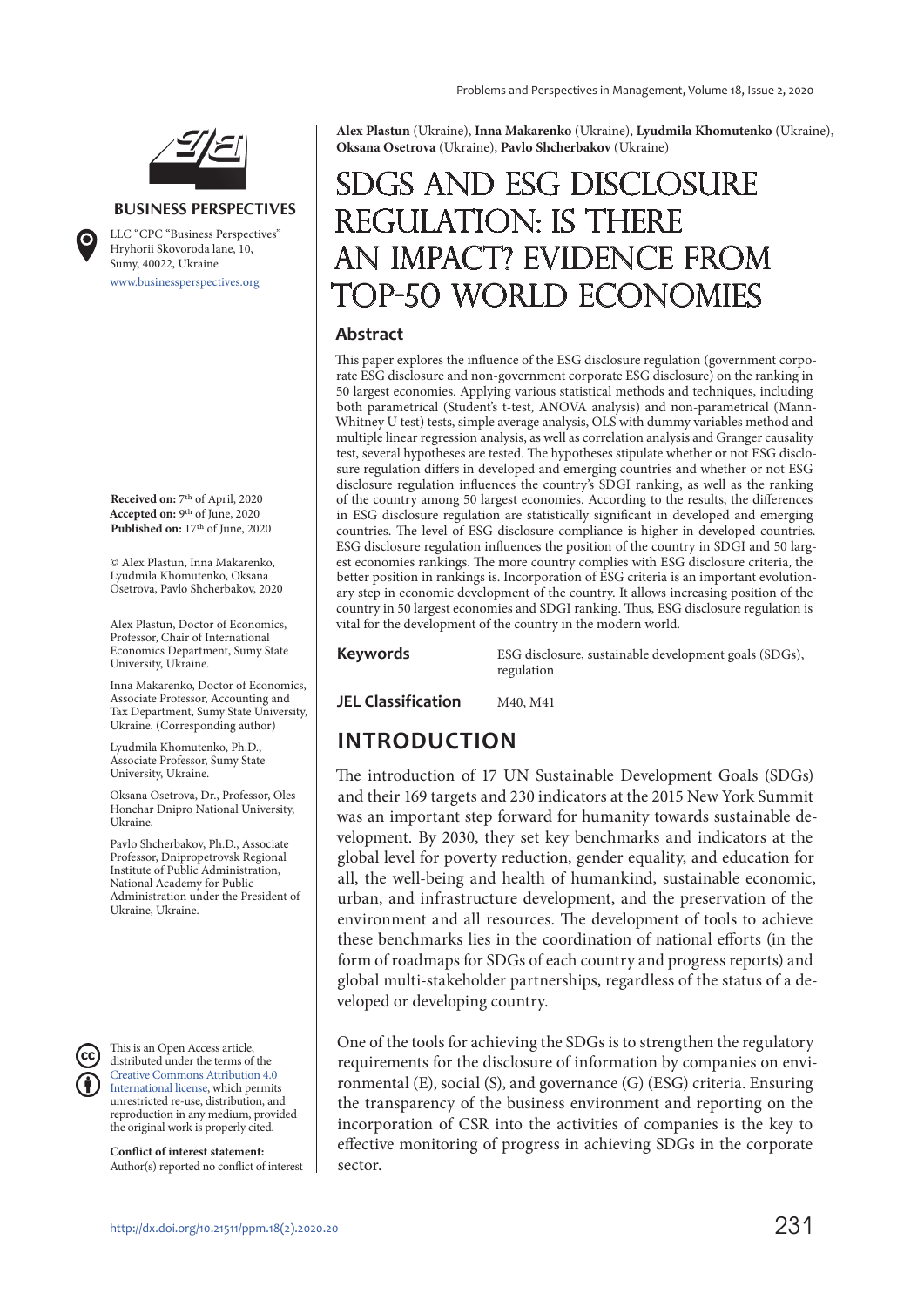The last decade has been marked by the dynamic development of regulatory disclosure tools based on ESG criteria and SDGs. More than 300 of such instruments, governmental and non-governmental, mandatory and voluntary, have been introduced in 50 largest countries by GDP (both developed and developing (UNPRI, 2016b).

The study of the experience of the world's 50 largest economies shows the significant attention of regulators in these countries to the formation of national regulation of ESG disclosure according to SDGs.

Ukraine's adoption of a national SDGs target system in 2017 unites it with the global community. However, the level of SDGs progress in our country compared to 50 leading countries in the world is low - 46<sup>th</sup> place out of 149 countries in 2016 Global SDG Indicators Database (SDG Indicators, 2016). Approval of Decree of the president of Ukraine No. 722/2019 from 30/09/2019 "About the Sustainable Development Goals of Ukraine for the period up to 2030," Order of the Cabinet of Ministers of Ukraine "On approval of the Concept for the implementation of state policy in the field of promoting the development of socially responsible business in Ukraine for the period up to 2030" and Decree of the President of Ukraine No. 722/2019 from 30/09/2019 "About the Sustainable Development Strategy "Ukraine – 2020" remain a minimal step on Ukraine's path to the SDGs.

Therefore, the study of the impact of regulatory tools for ESG disclosure in the largest world economies and the level of achievement of the SDGs by them is an important scientific and applied task. To see whether or not there are differences in ESG disclosure regulation in developed and emerging countries and whether or not ESG disclosure regulation influence SDGI ranking and position in 50 largest economies ranking the following hypotheses are tested in this study:

- *H1: The level of ESG disclosure compliance is higher in developed countries.*
- *H2: SDGI ranking of the country is influenced by ESG disclosure regulation.*
- *H3: ESG disclosure regulation influences the ranking of the country among 50 largest economies.*
- *H4: ESG disclosure regulation influence on SDGI ranking is different for government and non-government disclosure.*

### **1. LITERATURE REVIEW**

ESG and SDGs information disclosure and its regulation have a short history in the works of scientists given their dissemination since 2015 at the global level. Since then, SDGs have been studied mainly in the context of investor decision-making for responsible investment and benchmarking in financial markets, taking into account generally accepted guidelines in the field of sustainable development.

Thus, Trabacchi and Buchner (2019) provide evidence in SDG-informed capital allocation decision-making for investors and valuable instruments for investing capital into activities supporting the SDGs.

Leleux and van der Kaaij (2019) describe the connection between SDGs and ESG ratings and how stock markets evaluate the latter.

On the level of individual companies, ESG disclosure regulation and SDGs were investigated by Indahl and Jacobsen (2019). They describe Nordic private equity firm, Summa Equity, which received the ESG award at the 2019 Private Equity Awards in London. This firm uses SDGs and ESG for communication with stakeholders and emphasizes its fundamental role in value creation potential, social benefits, risk mitigation for PE.

On the country level, ESG disclosure regulation and SDGs were investigated by Bala (2018) in the context of various regulatory frameworks of Bangladesh.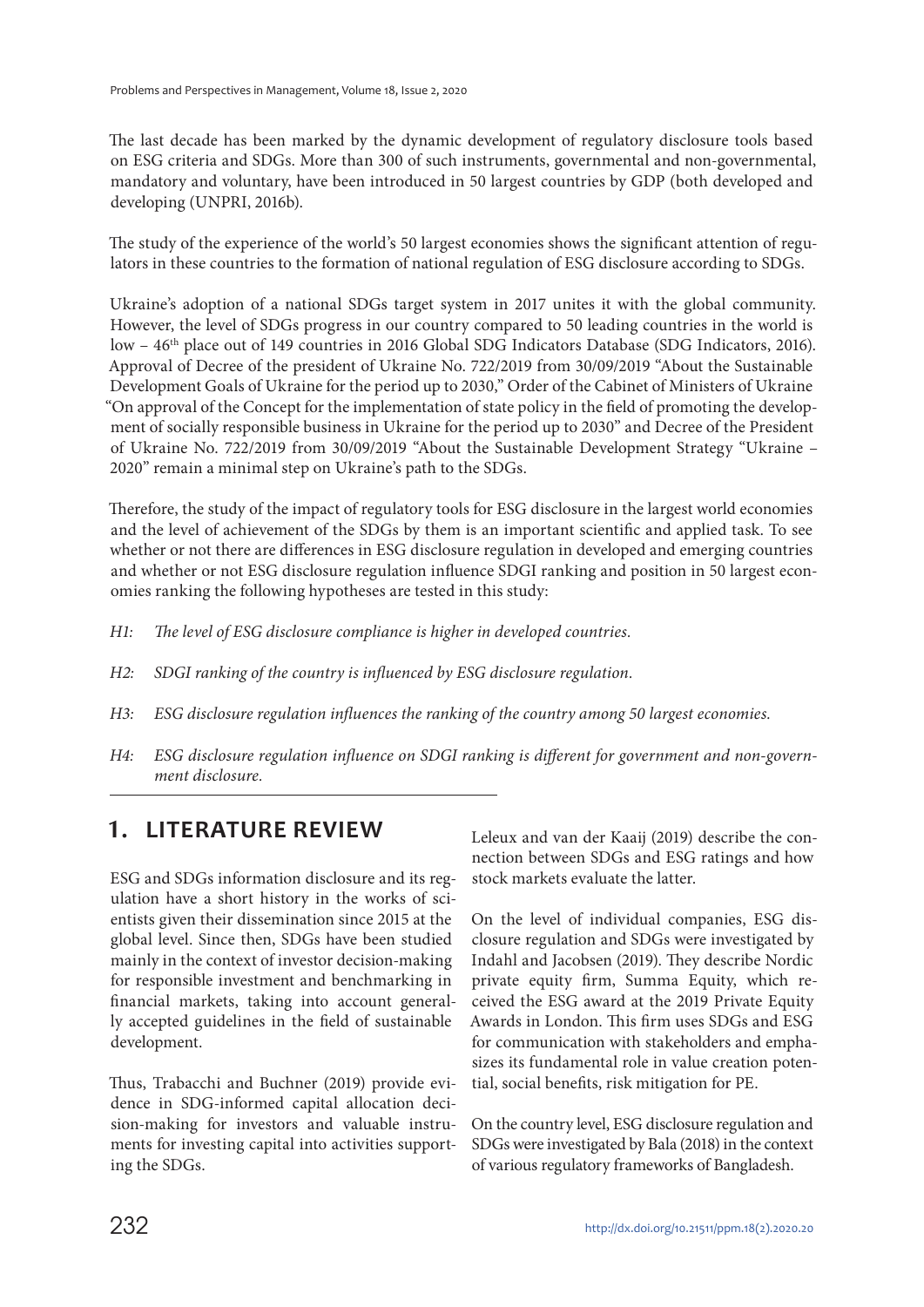Phan, De Luca, and Iaia (2020) found a positive experience of disclosing non-financial information according to some of the SDGs matters in the Italian context. The study of 111 Italian listed companies that issued their non-financial (ESG) disclosure shows that larger companies and/or companies with higher risk profiles (Beta) have already . started to improve their disclosure.

The approaches to ESG disclosure in the United • States and six other countries (South Africa, Brazil, the European Union, the United Kingdom, Hong Kong, and mainland China) were investigated by Ho and Park, (2019). They argue "that optimal approaches for improving the quality and utility of non-financial information must draw on the comparative advantages of both public and private forms of disclosure regulation" (Ho & Park, 2020, p. 250).

In the EU, in Communication from the Commission – Guidelines on Non-Financial Reporting (methodology for reporting non-financial information) C/2017/4234 17 UN SDGs – are cited as one of the important methodologies for preparing such reports alongside the widely accepted standards of the Global Reporting Initiative (GRI) and the International Council on Integrated Reporting (IIRC).

The latter organization recommends structuring the disclosure of information by companies in terms of 6 types of capital used by it – financial, manufactured, intellectual, human, social, and natural. One cannot disagree with the opinion of Adams (2017) on the suitability of these types of capital for some or a complete set of SDGs. This compliance significantly improves the quality of information disclosure by companies in terms of sustainable development and ESG criteria (Table 1).

 $\overline{S}$ 

|              | Source: Adams (2017).           |
|--------------|---------------------------------|
| Capital      | <b>SDGs</b>                     |
| Financial    | $14(3-17)$                      |
| Manufactured | 10 (2, 4, 6, 7, 9, 11-14, 17)   |
| Intellectual | $9(3, 6, 7, 10, 12-14, 16, 17)$ |
| Human        | 12 (3-7, 8, 10, 12-14, 16, 17)  |
| Social       | $17(1-17)$                      |
| Natural      | $9(2, 6, 7, 11-14, 16, 17)$     |

Adams (2020) emphasizes the importance of promoting Sustainable Development Goal Disclosure (SDGD) Recommendations agreed by the most reputable accounting organizations, standards such as:

- The Association of Chartered Certified Accountants (ACCA),
- Chartered Accountants ANZ,
- the Institute of Chartered Accountants of Scotland (ICAS)
- the International Federation of Accountants (IFAC),
- the International Integrated Reporting Council (IIRC)
- the World Benchmarking Alliance (WBA).

Thus, the attention to the SDGs as a basis for the presentation of information on ESG criteria is growing both in academia and at the level of international organizations for accounting standardization.

At the same time, in the analyzed works, the authors focus on the role of SDGs mostly as a basis for decision-making by investors or information disclosure. Moreover, the level of research based on this is individual – at the level of investors or companies that integrate SDGs into their business strategy and responsible behavior. Studies of the relationship between the national levels are poorly understood. The current work is a continuation of our previous research on ESG disclosure regulation relationship with the countries' competitiveness (Plastun, Makarenko, Kravchenko, Ovcharova, & Oleksich, 2019). There are two types of ESG disclosure regulation: government and non-government.

The dominant drivers of ESG disclosure promotion are government disclosure requirements. Non-government disclosure requirements, in particular exchange requirements, are clearly the next step in regulating such disclosure. Among 20 countries with the highest SDGs score, mandatory or voluntary government or non-government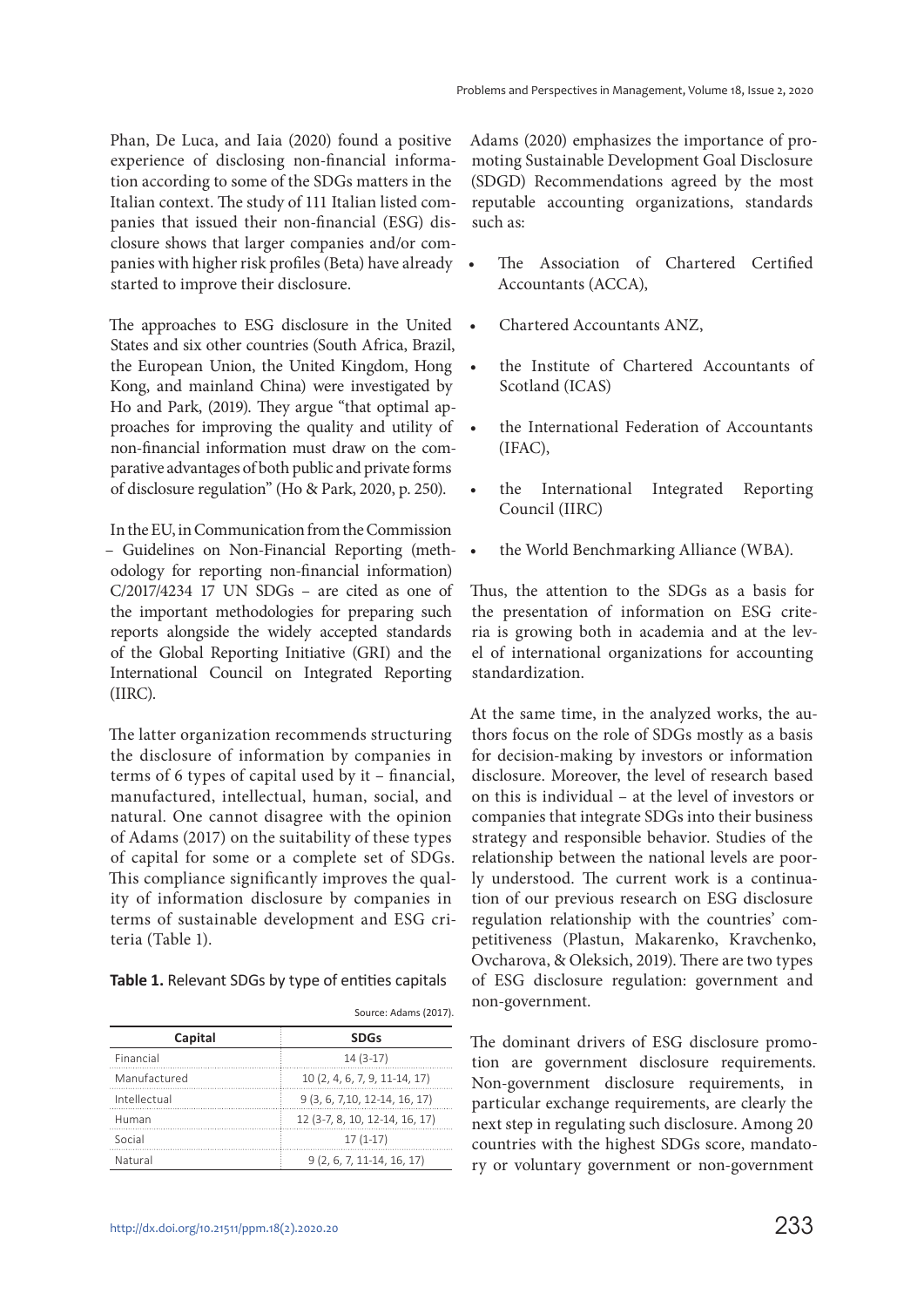#### **Table 2.** Countries with the biggest progress in achieving SDGs and their share of ESG disclosure in annual company reports in 2016–2017

|                |                |            |                                          |                        | <b>ESG disclosure drivers</b>      |  |  |
|----------------|----------------|------------|------------------------------------------|------------------------|------------------------------------|--|--|
| Country        | SDGI_Rank      | SDGI_Score | % of ESG disclosed<br><b>CSR</b> reports | Government             | Non-government<br>(stock exchange) |  |  |
| Sweden         | $\mathbf{1}$   | 84.53      | 88.0                                     | Mandatory<br>Voluntary |                                    |  |  |
| Denmark        | $\overline{2}$ | 83.88      | 94.0                                     | Mandatory<br>Voluntary | Mandatory                          |  |  |
| Norway         | 3              | 82.31      | 89.0                                     | Mandatory<br>Voluntary |                                    |  |  |
| Finland        | $\overline{4}$ | 81.00      | 82.0                                     | Mandatory<br>Voluntary |                                    |  |  |
| Switzerland    | 5              | 80.87      | 82.0                                     | Mandatory<br>Voluntary | Mandatory                          |  |  |
| Germany        | 6              | 80.52      | 73.0                                     | Mandatory<br>Voluntary | Voluntary                          |  |  |
| Austria        | $\overline{7}$ | 79.07      | 62.0                                     | Mandatory<br>Voluntary |                                    |  |  |
| Netherlands    | 8              | 78.94      | 82.0                                     | Mandatory<br>Voluntary |                                    |  |  |
| Iceland<br>.   | 9              | 78.41      |                                          | Voluntary              |                                    |  |  |
| United Kingdom | 10             | 78.14      | 99.0                                     | Mandatory<br>Voluntary | Voluntary                          |  |  |
| France         | 11<br>.        | 77.90      | 94.0                                     | Mandatory              |                                    |  |  |
| Belgium        | 12             | 77.43      | 62.0                                     | Mandatory              |                                    |  |  |
| Canada<br>.    | 13             | 76.85      | 84.0                                     | Mandatory<br>Voluntary | Mandatory                          |  |  |
| Ireland        | 14             | 76.75      | 78.0                                     | Mandatory              |                                    |  |  |
| Czech Republic | 15             | 76.73      | 51.0                                     | Voluntary              |                                    |  |  |
| Luxembourg     | 16             | 76.66      | 59.0                                     | Mandatory              |                                    |  |  |
| Slovenia       | 17             | 76.62      |                                          | Mandatory              |                                    |  |  |
| Japan          | 18             | 74.96      | 99.0                                     | Mandatory<br>Voluntary |                                    |  |  |
| Singapore      | 19             | 74.61      | 84.0                                     | Mandatory<br>Voluntary | Mandatory<br>Voluntary             |  |  |
| Australia      | 20             | 74.53      | 77.0                                     | Mandatory<br>Voluntary | Mandatory<br>Voluntary             |  |  |

| Source: Compiled by the authors from KPMG (2017), UNPRI (2016a,c), SDG Indicators (2016). |  |  |
|-------------------------------------------------------------------------------------------|--|--|
|                                                                                           |  |  |

regulations for ESG disclosure were introduced (Table 2).

In this context, the main question needs to be answered – does ESG disclosure regulation affect progress towards the SDGs, what type of regulation, in what way, and in which countries (developed or developing). The answer to this question gives an idea of the future ways to standardize the ESG disclosure of information, increase the transparency of the business environment to ensure progress in achieving SDGs, particularly in Ukraine.

### **2. DATA AND METHODOLOGY**

ESG disclosure data by countries are used in the following dimensions: government corporate ESG disclosure and non-government corporate ESG disclosure (the source of information is UNPRI, 2016a,b,c). SDGI rank and SDGI score are taken from Global SDG Indicators Database (SDG Indicators, 2016). The data source for the information about the ranking in 50 largest economies is UNPRI (2016c). The period of the analysis is 2016 (the latest available period with data for all analyzed indicators). Data are summarized in Table A1.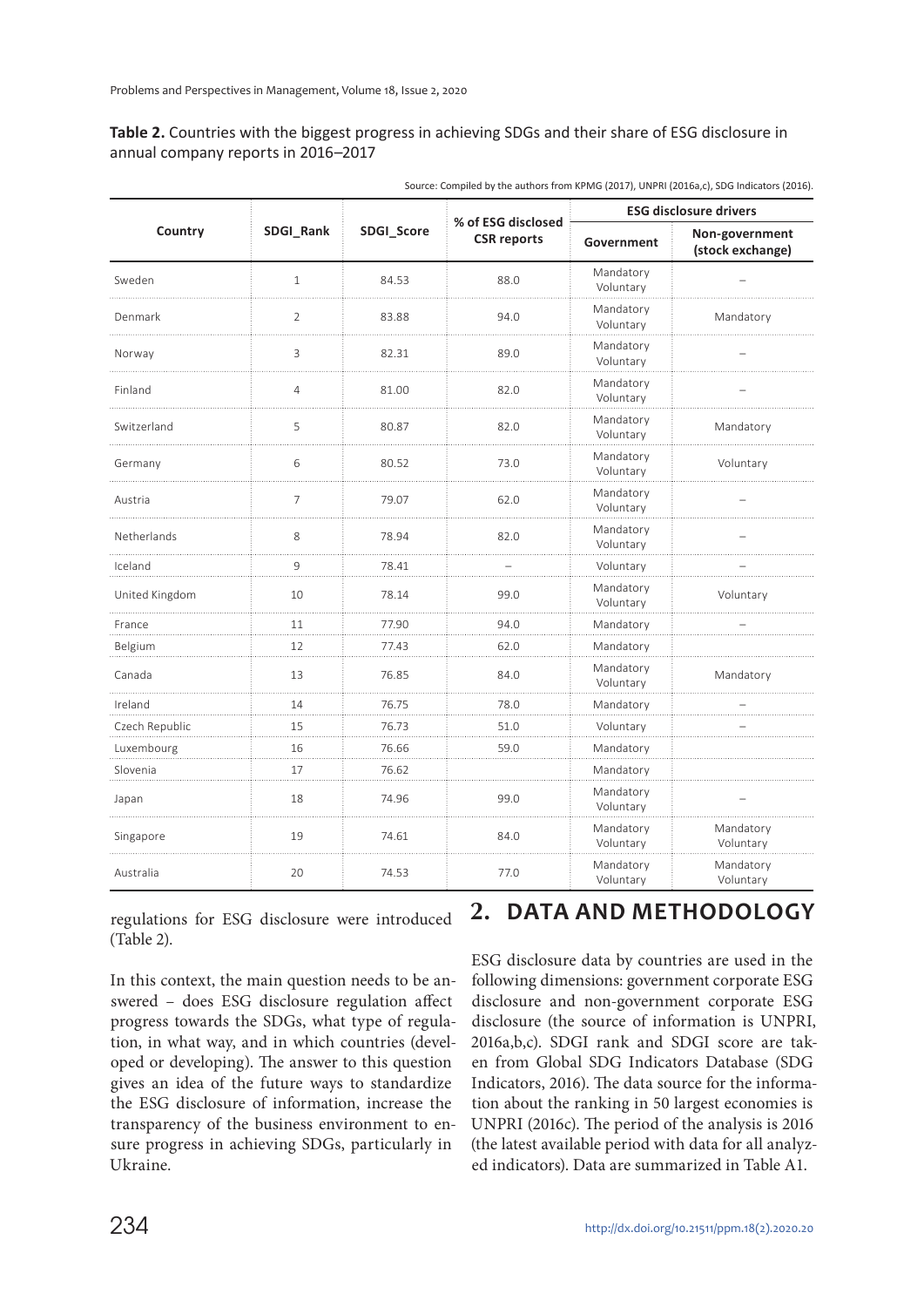To see whether or not ESG disclosure regulation differs in developed and emerging countries and whether or not ESG disclosure regulation influence SDGI ranking and position in 50 largest economies ranking, several hypotheses are tested in this study:

- *H1: The level of ESG disclosure compliance is higher in developed countries.*
- *H2: SDGI ranking of the country is influenced by ESG disclosure regulation.*
- *H3: ESG disclosure regulation influences the ranking of the country among 50 largest economies.*
- *H4: ESG disclosure regulation influence on SDGI ranking is different for government and non-government disclosure.*

To test these hypotheses, both parametrical and non-parametrical tests are used to incorporate possible compliance/incompliance of the data to the normal distribution. For these purpose, the following tests are used: parametrical (Student's *t*-test, ANOVA analysis) and non-parametrical (Mann-Whitney *U* test). Simple average analysis and OLS with dummy variables method are used as additional techniques to avoid possible methodological bias.

The initial data set is divided into the following sub-sets: data for developed countries and data for emerging countries.

The average analysis approach is used to obtain preliminary evidence in favor of differences between analyzed data sets in different dimensions: ESG disclosure regulation, SDGI, and 50 largest economies rankings.

The use of parametric and non-parametric tests allows seeing whether or not differences between analyzed data sets are statistically significant.

To get additional evidence, multiple regressions with a dummy variable are used:

$$
Y_i = a_0 + a_1 D_i + \varepsilon_i, \tag{1}
$$

where  $Y_i$  – the value of ESG criterion for developed country *i*;  $a_0$  – mean ESG criterion value for the developed countries;  $a_1$  – a slope for the dummy variable  $D_i$ ;  $D_i$  – a dummy variable for the emerging countries, equal to 1 for the case of data values from emerging countries and 0 if data values do not correspond to the emerging countries;  $\varepsilon$ <sub>*i*</sub> – error for the case *i*.

In favor of difference between analyzed data sets evidence the size, sign and statistical significance of the dummy coefficients, correlation analysis, Granger causality test, and multiple regression analysis are used to test Hypotheses 2-4.

# **3. RESULTS**

Let us start with *H1:* The level of ESG disclosure compliance is higher in developed countries.

Average analysis provides clear evidence in favor of higher ESG disclosure compliance in developed countries (Appendix B).

To find whether or not these differences are statistically significant, several statistical tests are performed. OLS with dummy variables method is used as an additional technique. Overall results are presented in Appendix C. Overview of these results is provided in Table 3.

**Table 3.** Overview of the empirical results for *H1*

| Parameter<br><b>Methodology</b>        | Simple average | Student's<br>t-test | <b>ANOVA</b> | <b>Mann-Whitney</b><br>U test | OLS with<br>mmies |
|----------------------------------------|----------------|---------------------|--------------|-------------------------------|-------------------|
| SDGI rank 2016                         |                |                     |              |                               |                   |
| SDGI score 2016                        |                |                     |              |                               |                   |
| Government corporate ESG<br>disclosure |                |                     |              |                               |                   |
| Non-government corporate ESG<br>OSTITP |                |                     |              |                               |                   |

*Note:* "+" – difference between developed countries and emerging countries data sets is detected; "-" – difference between developed countries and emerging countries data sets is not detected.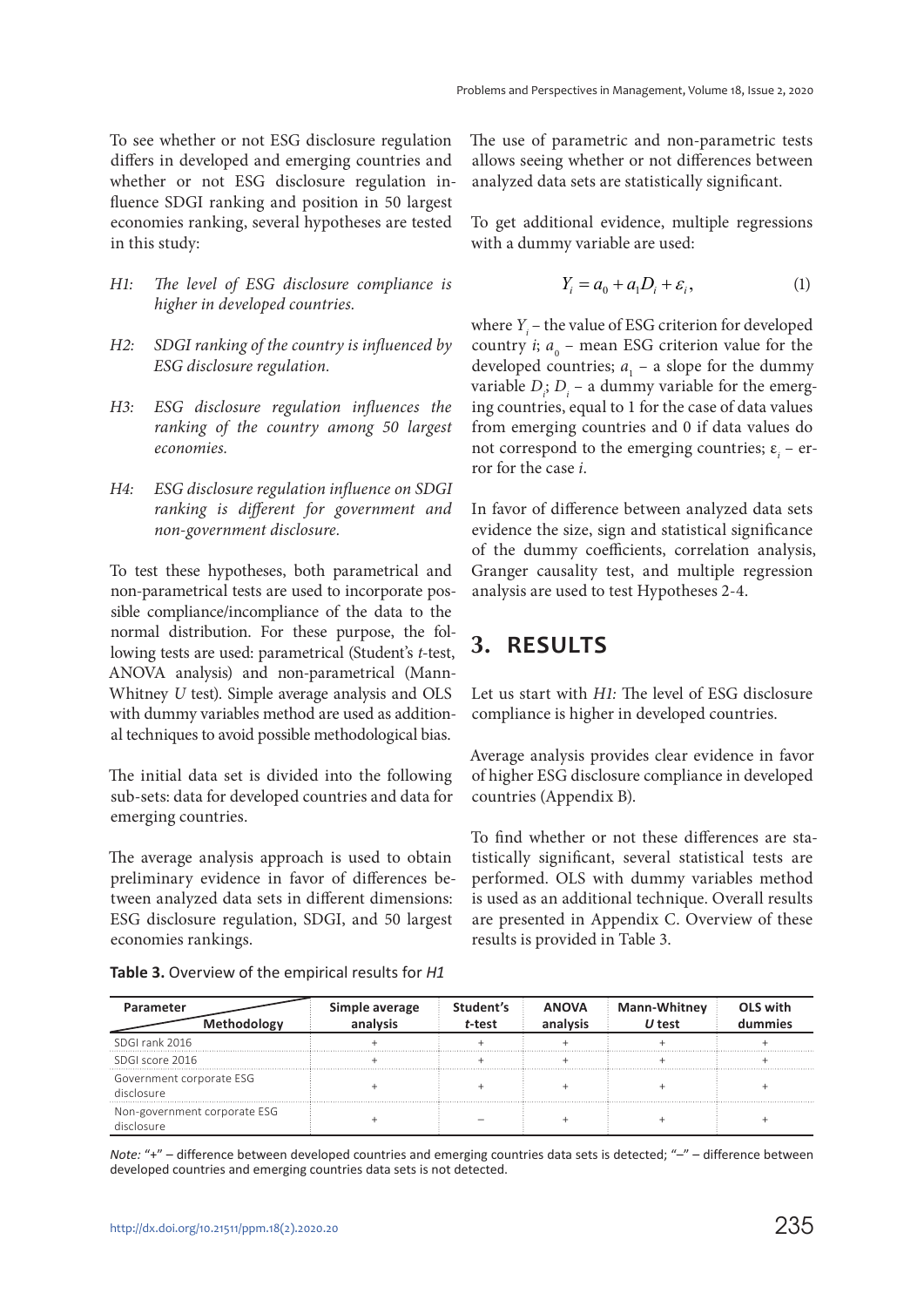As can be seen, the level of ESG disclosure compliance is different in developed and emerging countries. In general, it is higher in developed countries. Hypothesis 1 is accepted.

Next, hypotheses *H2*-*H4* are tested. The authors start with the correlation analysis to find evidence that ESG disclosure regulation influences SDGI ranking and ranking of the country among 50 largest economies. The results are presented in Appendix D.

Overall, there is no stable correlation between ESG disclosure regulation and SDGI ranking or ranking of the country among 50 largest economies.

However, there are a few exceptions. For example, for the case of all data sets, there is a rather strong positive relationship between government corporate ESG disclosure and SDGI ranking. Overall, it looks like SDGI ranking and ranking of the country among 50 largest economies are not influenced by ESG disclosure regulation.

Next, the Granger causality test is performed (see Appendix E). The overview of the Granger causality test results is presented in Table 4.

These findings confirm the results of correlation analysis: causalities between ESG criteria and analyzed indicators (both 50 largest economies and SDGI rankings) are not detected. Usually, parameter Rank acts as the dependent variable. This is indirect evidence in favor of *H2:* SDGI ranking of the country is influenced by ESG disclosure regulation.

Next, hypotheses *H2* and *H4* are tested. For these purpose, multiple regression analysis is used. The

results for the models with SDGI score as the dependent variable and ESG criteria as independent variables are summarized in Table 5.

| Parameter                                           | All data<br>sets | <b>Developed</b><br>countries<br>data | Emerging<br>countries<br>data |
|-----------------------------------------------------|------------------|---------------------------------------|-------------------------------|
| $a_{\scriptscriptstyle\alpha}$                      | 55.74<br>(0.00)  | 73.89<br>(0.00)                       | 57.27<br>(0.72)               |
| Government<br>corporate ESG<br>disclosure, $a1$     | 3.04<br>(0.00)   | 0.43<br>(0.43)                        | 2.01<br>(0.03)                |
| Non-government<br>corporate ESG<br>disclosure, $a2$ | 0.64<br>(0.62)   | 0.57<br>(0.56)                        | $-2.34$<br>(0.07)             |
| F-test                                              | 8.28             | 0.51                                  | 4.63                          |
| Multiple R                                          | 0.51             | 0.23                                  | 0.51                          |

(Y) and ESG disclosure regulation (X)

**Table 5.** Multiple regression analysis: SDGI score

Models for all data set and for the case of emerging countries are statistically significant. Nongovernment corporate ESG disclosure has *p* < 0.05 in both cases.

Based on these results, the models with non-government corporate ESG disclosure as an independent variable were developed (Table 6).

As can be seen, F criterion increase in both cases, so the overall quality of these models is higher.

These results clearly show that the use of non-government corporate ESG disclosure influences SDGI score – the more ESG criteria are satisfied, there higher the score is. It should be mentioned that this rule works much better for the case of emerging countries.

| <b>Parameters</b>                              | <b>Ranking in</b><br>50 largest<br>economies (Y) | <b>SDGI rank</b><br>2016(Y) | <b>SDGI score</b><br>2016 (Y) | Government<br>corporate ESG<br>disclosure (Y) | Non-government<br>corporate ESG<br>disclosure (Y) |
|------------------------------------------------|--------------------------------------------------|-----------------------------|-------------------------------|-----------------------------------------------|---------------------------------------------------|
| Ranking in 50 largest economies (X)            | ND                                               |                             |                               |                                               |                                                   |
| SDGI Rank 2016 (X)                             |                                                  | ND                          | NΠ                            |                                               |                                                   |
| SDGI_Score_2016(X)                             |                                                  | ΝD                          | ND.                           |                                               |                                                   |
| Government corporate ESG disclosure (X) :      |                                                  |                             |                               | NГ                                            |                                                   |
| Non-government corporate ESG<br>disclosure (X) |                                                  |                             |                               |                                               | NF.                                               |

**Table 4.** Overview of the Granger causality test results

*Note:* "+" – statistically significant dependence between X and Y variables is detected; "–" – statistically significant dependence between X and Y variables is not detected.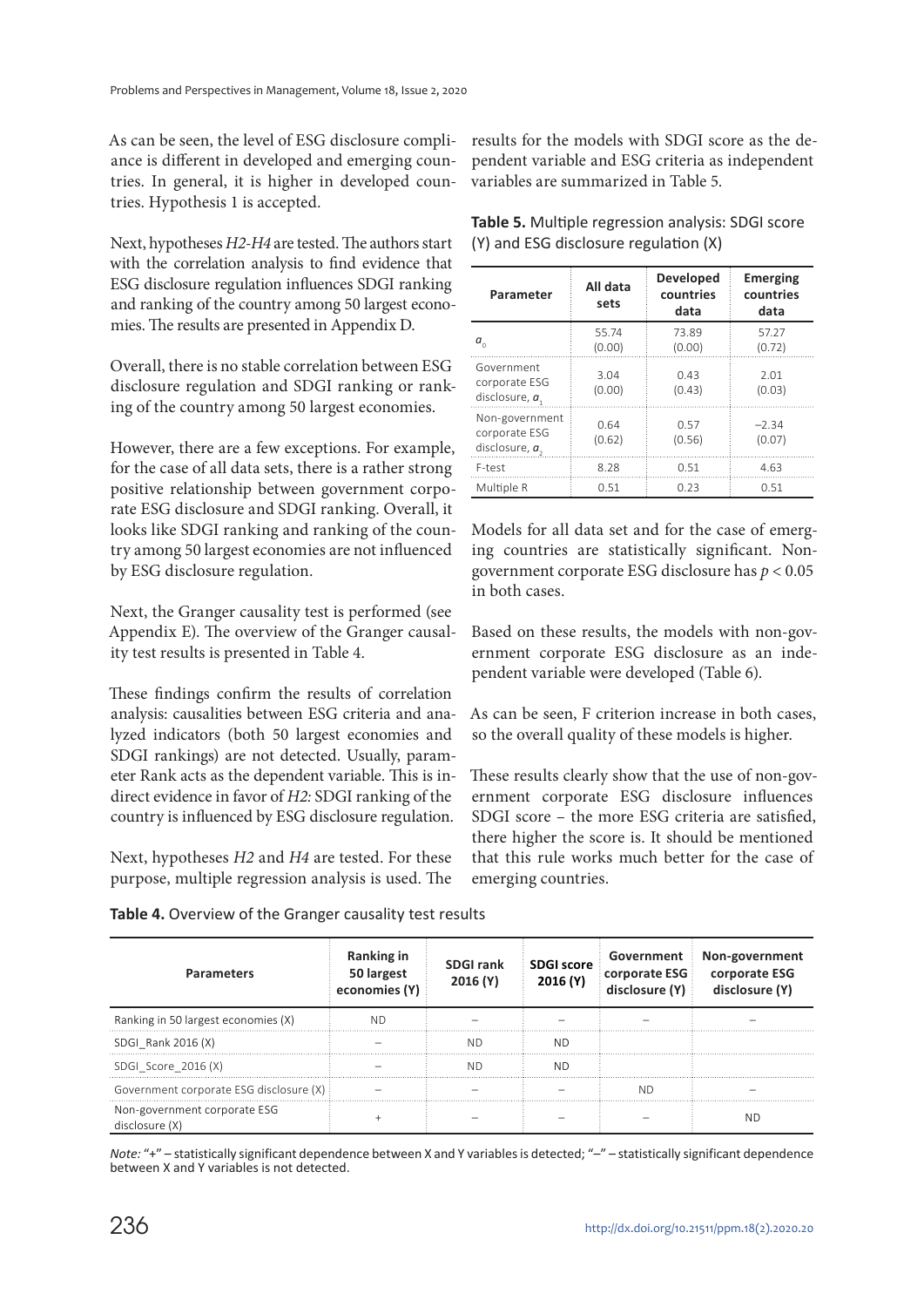| Parameter                                      | All data sets   | Case of developing and emerging countries |
|------------------------------------------------|-----------------|-------------------------------------------|
|                                                | 56.71<br>(0.00) | 53.54<br>(0.00)                           |
| Non-government corporate ESG disclosure, $a_1$ | 3.07<br>(0.00)  | (0.03)                                    |
| F-test                                         | 16.58           | 544                                       |
| Multiple R                                     | በ 51            | ገ 41                                      |

**Table 6.** Multiple regression analysis: SDGI score (Y) and non-government corporate ESG disclosure regulation (X)

**Table 7.** Multiple regression analysis: ranking in 50 largest economies (*Y*) and SDGI ranking and ESG disclosure regulation (*X*)

| Parameter                                     | All data sets   | <b>Developed countries</b> | <b>Emerging countries</b> |
|-----------------------------------------------|-----------------|----------------------------|---------------------------|
|                                               | $-28.55(0.73)$  | $-260.51(0.23)$            | 36.13 (0.72)              |
| SDGI rank 2016, a                             | 0.2863(0.37)    | 1.1239 (0.28)              | 0.0082(0.98)              |
| SDGI score 2016, $a_{s}$                      | 0.6485(0.53)    | 3.7033(0.16)               | $-0.2627(0.84)$           |
| Government corporate ESG disclosure, a.       | $-0.1106(0.93)$ | $-1.7597(0.28)$            | 2.3870 (0.24)             |
| Non-government corporate ESG<br>disclosure, a | $-1.4723(0.46)$ | $-5.8441(0.09)$            | 1.3131(0.47)              |
| F-test                                        | 0.97            | 2.63                       | 0.49                      |
| Multiple R                                    | 0.28            | 0.63                       | 0.27                      |

On the final stage, *H3* is tested. The following multiple regression model is run: ranking in 50 largest economies as dependent variable and ESG criteria and SDGI ranking as independent variables (Table 7).

As can be seen in the case of ESG criteria and SDGI ranking as independent variables, there are no suitable linear models. Thus, multiple regression analysis is run with only ESG criteria as independent variables (Table 8).

The best model (with statistically significant parameters) is as follows:

$$
Y_i = 35.72 - 7.079 \cdot a_1,\tag{2}
$$

*p*-values < 0.05 for all coefficients and F criterion exceeds critical value. Multiple R0.49 where  $Y_i$  – is rank in the ranking in 50 largest economies of ranking is.

*i*-th country;  $a_1$  – non-government corporate ESG disclosure,

As can be seen (Eq. 2), the more ESG criteria are used for disclosure regulation, the higher the country's ranking. Non-government corporate ESG disclosure has the biggest influence.

According to these results, the non-government corporate ESG disclosure is a primary object to start with if the country wants to incorporate ESG disclosure regulation and improve its position in the 50 largest economies ranking.

In general, there is evidence in favor of hypotheses *H2*-*H4*. ESG disclosure regulation can influence the position of the country in 50 largest economies ranking. The more country complies with ESG disclosure criteria, the better position in the

**Table 8.** Multiple regression analysis: ranking in 50 largest economies (*Y*) and ESG disclosure regulation (*X*)

| Parameter                                | All data sets   | <b>Developed countries</b> | <b>Emerging countries</b> |
|------------------------------------------|-----------------|----------------------------|---------------------------|
|                                          | 31.31 (0.0.00)  | 40.49 (0.0.00)             | 21.73 (0.00)              |
| Government corporate ESG disclosure, a.  | $-0.9248(0.43)$ | $-1.1907(0.47)$            | 1.8010 (0.32)             |
| Non-government corporate ESG disclosure, | $-1.7855(0.37)$ | $-7.0236(0.03)$            | 1.9878 (0.44)             |
| F-test                                   | 9 פ             | 3.15                       | 0.75                      |
|                                          |                 | N 51                       | ງ 23                      |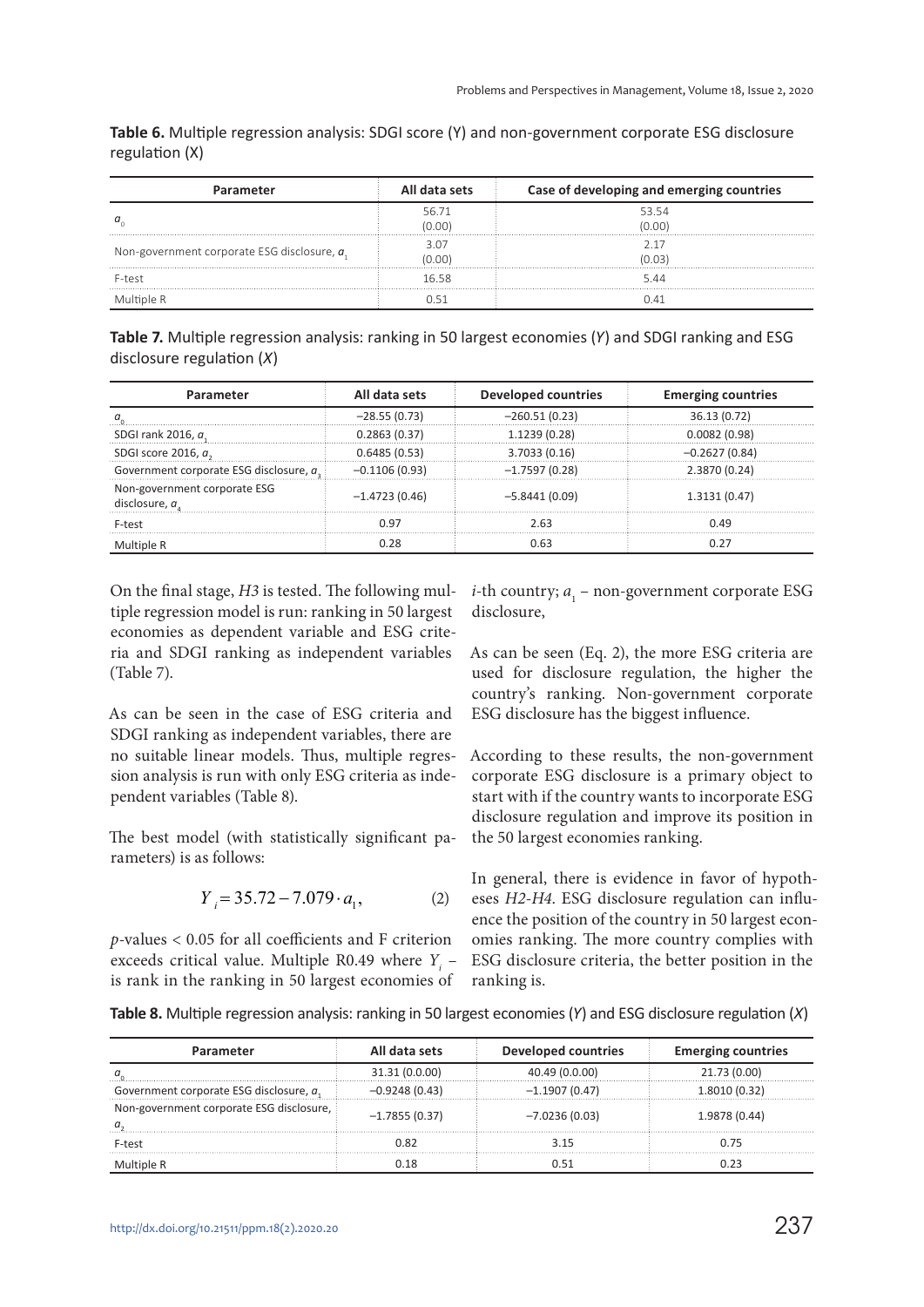# **CONCLUSION**

This paper explores the influence of the ESG disclosure regulation on the ranking of 50 largest economies. To do this, several hypotheses are tested: (*H1*) – the level of ESG disclosure compliance is higher in developed countries; (*H2*) – SDGI ranking of the country is influenced by ESG disclosure regulation; (*H3*) – ESG disclosure regulation influences ranking of the country among 50 largest economies; (*H4*) – ESG disclosure regulation influence on SDGI ranking is different for government and non-government disclosure.

Hypotheses are tested using different statistical tests (parametrical and non-parametrical), simple average analysis, OLS with dummy variables method, correlation analysis, Granger causality test, and multiple linear regression analysis.

Based on the results, the following conclusions are obtained:

- 1. The level of ESG disclosure compliance is different in developed countries and emerging countries.
- 2. ESG disclosure compliance is higher in developed countries.
- 3. ESG disclosure regulation influences the position of the country in SDGI ranking and 50 largest economies. The more country complies with ESG disclosure criteria, the better position in the ranking is. This rule works much better for the case of emerging countries.

The results provide additional evidence in favor of differences in ESG disclosure regulation in developed and emerging countries. However, the incorporation of ESG criteria is an important evolutionary step in the country's economic development. It allows increasing the country's position in 50 largest economies and SDGI ranking. Thus, ESG disclosure regulation is vital for the development of the country in the modern world.

# **ACKNOWLEDGMENT**

Comments from the Editor and anonymous referees have been gratefully acknowledged. Alex Plastun gratefully acknowledges financial support from the Ministry of Education and Science of Ukraine (0117U003936). Inna Makarenko gratefully acknowledges financial support from the Ministry of Education and Science of Ukraine (0117U003933).

# **AUTHOR CONTRIBUTIONS**

Conceptualization: Alex Plastun, Lyudmila Khomutenko. Data curation: Lyudmila Khomutenko, Oksana Osetrova. Formal analysis: Oksana Osetrova, Pavlo Shcherbakov. Funding acquisition: Alex Plastun. Investigation: Inna Makarenko. Methodology: Alex Plastun, Inna Makarenko. Project administration: Inna Makarenko. Resources: Lyudmila Khomutenko, Pavlo Shcherbakov. Software: Alex Plastun. Supervision: Inna Makarenko. Validation: Alex Plastun, Lyudmila Khomutenko, Pavlo Shcherbakov. Visualization: Lyudmila Khomutenko, Oksana Osetrova. Writing – original draft: Alex Plastun, Lyudmila Khomutenko, Oksana Osetrova, Pavlo Shcherbakov. Writing – review & editing: Inna Makarenko.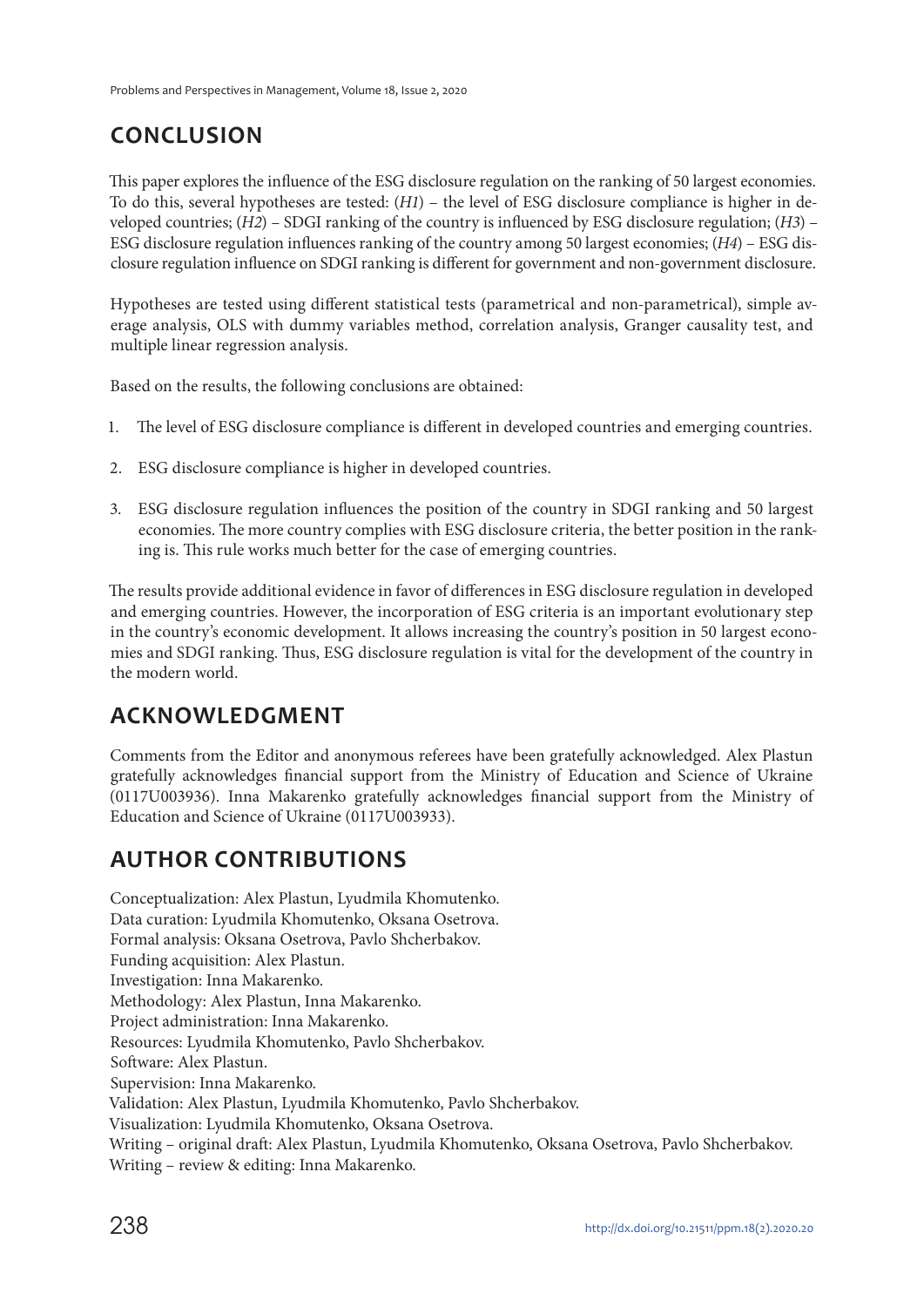### **REFERENCES**

- 1. Adams, C. A. (2017). *The sustainable development goals, integrated thinking and the integrated report* (Summary report). Retrieved from [https://](https://pdfs.semanticscholar.org/af0f/33e3cd22b08b328a609c325e0845f0a2cc86.pdf?_ga=2.134014861.2022647262.1589978297-1015779905.1586842268) [pdfs.semanticscholar.org/af](https://pdfs.semanticscholar.org/af0f/33e3cd22b08b328a609c325e0845f0a2cc86.pdf?_ga=2.134014861.2022647262.1589978297-1015779905.1586842268) [0f/33e3cd22b08b328a609c3](https://pdfs.semanticscholar.org/af0f/33e3cd22b08b328a609c325e0845f0a2cc86.pdf?_ga=2.134014861.2022647262.1589978297-1015779905.1586842268) [25e0845f0a2cc86.pdf?\\_ga=-](https://pdfs.semanticscholar.org/af0f/33e3cd22b08b328a609c325e0845f0a2cc86.pdf?_ga=2.134014861.2022647262.1589978297-1015779905.1586842268) [2.134014861.2022647262.158-](https://pdfs.semanticscholar.org/af0f/33e3cd22b08b328a609c325e0845f0a2cc86.pdf?_ga=2.134014861.2022647262.1589978297-1015779905.1586842268) [9978297-1015779905.1586842268](https://pdfs.semanticscholar.org/af0f/33e3cd22b08b328a609c325e0845f0a2cc86.pdf?_ga=2.134014861.2022647262.1589978297-1015779905.1586842268)
- 2. Adams, C. A. (2020) *Sustainable Development Goals Disclosure (SDGD) Recommendations: Feedback on the consultation responses.* Retrieved from [https://www.scaak.org/uploads/](https://www.scaak.org/uploads/files/2020/February/07/Adams_2020_Feedback-on-the-consultation1581066574.pdf) [files/2020/February/07/Ad](https://www.scaak.org/uploads/files/2020/February/07/Adams_2020_Feedback-on-the-consultation1581066574.pdf)[ams\\_2020\\_Feedback-on-the-con](https://www.scaak.org/uploads/files/2020/February/07/Adams_2020_Feedback-on-the-consultation1581066574.pdf)[sultation1581066574.pdf](https://www.scaak.org/uploads/files/2020/February/07/Adams_2020_Feedback-on-the-consultation1581066574.pdf)
- 3. Bala, S. K. (2018). Achieving the Sustainable Development Goals and Accountants' Contributions Thereto: Bangladesh Perspective. *The Cost and Management, 46*(4), 4-13. Retrieved from [http://www.](http://www.icmab.org.bd/wp-content/uploads/2019/12/July-August-18-full.pdf) [icmab.org.bd/wp-content/up](http://www.icmab.org.bd/wp-content/uploads/2019/12/July-August-18-full.pdf)[loads/2019/12/July-August-18-full.](http://www.icmab.org.bd/wp-content/uploads/2019/12/July-August-18-full.pdf) [pdf](http://www.icmab.org.bd/wp-content/uploads/2019/12/July-August-18-full.pdf)
- 4. Cabinet of Ministers of Ukraine. (2020). *Pro skhvalennia Kontseptsii realizatsii derzhavnoi polityky u sferi spryiannia rozvytku sotsialno vidpovidalnoho biznesu v Ukraini na period do 2030 roku [On approval of the Concept for the implementation of state policy in the field of promoting the development of socially responsible business in Ukraine for the period up to 2030].* Order of the Cabinet of Ministers of Ukraine No. 66-р from 24.01.2020. (In Ukrainian). Retrieved from [https://zakon.](https://zakon.rada.gov.ua/laws/show/66-2020-%D1%80) [rada.gov.ua/laws/show/66-2020-](https://zakon.rada.gov.ua/laws/show/66-2020-%D1%80) [%D1%80](https://zakon.rada.gov.ua/laws/show/66-2020-%D1%80)
- 5. Ho, V. H., & Park, S. K. (2019). ESG Disclosure in Comparative Perspective: Optimizing Private Ordering in Public Reporting*. University of Pennsylvania Journal of International Law, 41*(2), 249- 328. Retrieved from [https://schol](https://scholarship.law.upenn.edu/jil/vol41/iss2/1)[arship.law.upenn.edu/jil/vol41/](https://scholarship.law.upenn.edu/jil/vol41/iss2/1) [iss2/1](https://scholarship.law.upenn.edu/jil/vol41/iss2/1)
- 6. Indahl, R., & Jacobsen, H. G. (2019). Private Equity 4.0: Using ESG to Create More Value

with Less Risk Summa Equity. *Journal of Applied Corporate Finance, 31*(2), 34-42. [https://doi.](https://doi.org/10.1111/jacf.12344) [org/10.1111/jacf.12344](https://doi.org/10.1111/jacf.12344)

- 7. KPMG. (2017). *Survey of Corporate Responsibility Reporting 2017*. Retrieved from [https://as](https://assets.kpmg/content/dam/kpmg/xx/pdf/2017/10/kpmg-survey-of-corporate-responsibility-reporting-2017.pdf)[sets.kpmg/content/dam/kpmg/](https://assets.kpmg/content/dam/kpmg/xx/pdf/2017/10/kpmg-survey-of-corporate-responsibility-reporting-2017.pdf) [xx/pdf/2017/10/kpmg-survey-of](https://assets.kpmg/content/dam/kpmg/xx/pdf/2017/10/kpmg-survey-of-corporate-responsibility-reporting-2017.pdf)[corporate-responsibility-report](https://assets.kpmg/content/dam/kpmg/xx/pdf/2017/10/kpmg-survey-of-corporate-responsibility-reporting-2017.pdf)[ing-2017.pdf](https://assets.kpmg/content/dam/kpmg/xx/pdf/2017/10/kpmg-survey-of-corporate-responsibility-reporting-2017.pdf)
- 8. Legislation of European Union. (2017). Communication from the Commission – Guidelines on non-financial reporting (methodology for reporting nonfinancial information). *Official Journal of the European Union, C215/1.* Retrieved from [https://](https://eur-lex.europa.eu/legal-content/EN/TXT/?uri=CELEX%3A52017XC0705%2801%29) [eur-lex.europa.eu/legal-content/](https://eur-lex.europa.eu/legal-content/EN/TXT/?uri=CELEX%3A52017XC0705%2801%29) [EN/TXT/?uri=CELEX%3A52017](https://eur-lex.europa.eu/legal-content/EN/TXT/?uri=CELEX%3A52017XC0705%2801%29) [XC0705%2801%29](https://eur-lex.europa.eu/legal-content/EN/TXT/?uri=CELEX%3A52017XC0705%2801%29)
- 9. Legislation of Ukraine. (2015). *Pro Stratehiu staloho rozvytku "Ukraina – 2020." Ukaz Prezydenta Ukrainy № 5/2015 [About the Sustainable Development Strategy "Ukraine – 2020". Decree of the President of Ukraine No. 5/2015].* (In Ukrainian). Retrieved from [https://zakon.rada.gov.ua/laws/](https://zakon.rada.gov.ua/laws/show/5/2015) [show/5/2015](https://zakon.rada.gov.ua/laws/show/5/2015)
- 10. Legislation of Ukraine. (2019). *Pro Tsili staloho rozvytku Ukrainy na period do 2030 roku. Ukaz Prezydenta Ukrainy № 722/2019 [About the Sustainable Development Goals of Ukraine for the period up to 2030. Decree of the president of Ukraine No. 722/2019].* (In Ukrainian). Retrieved from [https://www.president.gov.ua/](https://www.president.gov.ua/documents/7222019-29825) [documents/7222019-29825](https://www.president.gov.ua/documents/7222019-29825)
- 11. Leleux, B., & van der Kaaij, J. (2019). ESG Ratings and the Stock Markets. In *Winning Sustainability Strategies* (pp. 103-125). Palgrave Macmillan, Cham. [https://doi.](https://doi.org/10.1007/978-3-319-97445-3_6) [org/10.1007/978-3-319-97445-3\\_6](https://doi.org/10.1007/978-3-319-97445-3_6)
- 12. Phan, H.-T.-P., De Luca, F., & Iaia, L. (2020). The "Walk" towards the UN Sustainable Development Goals: Does Mandated "Talk" through NonFinancial Disclosure Affect Companies' Financial Performance? *Sustainability*

*2020, 12*(6), 1-20. [https://doi.](https://doi.org/10.3390/su12062324) [org/10.3390/su12062324](https://doi.org/10.3390/su12062324)

- 13. Plastun, A., Makarenko, I., Kravchenko, O., Ovcharova, N., & Oleksich, Zh. (2019). ESG disclosure regulation: in search of a relationship with the countries' competitiveness. *Problems and Perspectives in Management, 17*(3), 76-88. [https://doi.org/10.21511/](https://doi.org/10.21511/ppm.17(3).2019.06) [ppm.17\(3\).2019.06](https://doi.org/10.21511/ppm.17(3).2019.06)
- 14. SDG Indicators. (2016). *Global SDG Indicators Database*. Retrieved from [https://unstats.](https://unstats.un.org/sdgs/indicators/database/) [un.org/sdgs/indicators/database/](https://unstats.un.org/sdgs/indicators/database/)
- 15. Trabacchi, C., & Buchner, B. (2019). Unlocking Global Investments for SDGs and Tackling Climate Change. In R. Valentini, J. Sievenpiper, M. Antonelli, & K. Dembska (Eds.), *Achieving the Sustainable Development Goals Through Sustainable Food Systems* (pp. 157- 170). Springer, Cham. [https://doi.](https://doi.org/10.1007/978-3-030-23969-5_9) [org/10.1007/978-3-030-23969-5\\_9](https://doi.org/10.1007/978-3-030-23969-5_9)
- 16. UNPRI. (2016a). *Roadmap for a sustainable financial system*. Retrieved from [http://unepinquiry.](http://unepinquiry.org/publication/roadmap-for-a-sustainable-financial-system/) [org/publication/roadmap-for-a](http://unepinquiry.org/publication/roadmap-for-a-sustainable-financial-system/)[sustainable-financial-system/](http://unepinquiry.org/publication/roadmap-for-a-sustainable-financial-system/)
- 17. UNPRI. (2016b). *Global guide to responsible investment regulation.* Retrieved from [https://www.unpri.](https://www.unpri.org/download?ac=325) [org/download?ac=325](https://www.unpri.org/download?ac=325)
- 18. UNPRI. (2016c). *Responsible investment regulation map*. Retrieved from [https://www.unpri.](https://www.unpri.org/sustainable-markets/responsible-investment-regulation-map-/208.article) [org/sustainable-markets/respon](https://www.unpri.org/sustainable-markets/responsible-investment-regulation-map-/208.article)[sible-investment-regulation](https://www.unpri.org/sustainable-markets/responsible-investment-regulation-map-/208.article)[map-/208.article](https://www.unpri.org/sustainable-markets/responsible-investment-regulation-map-/208.article)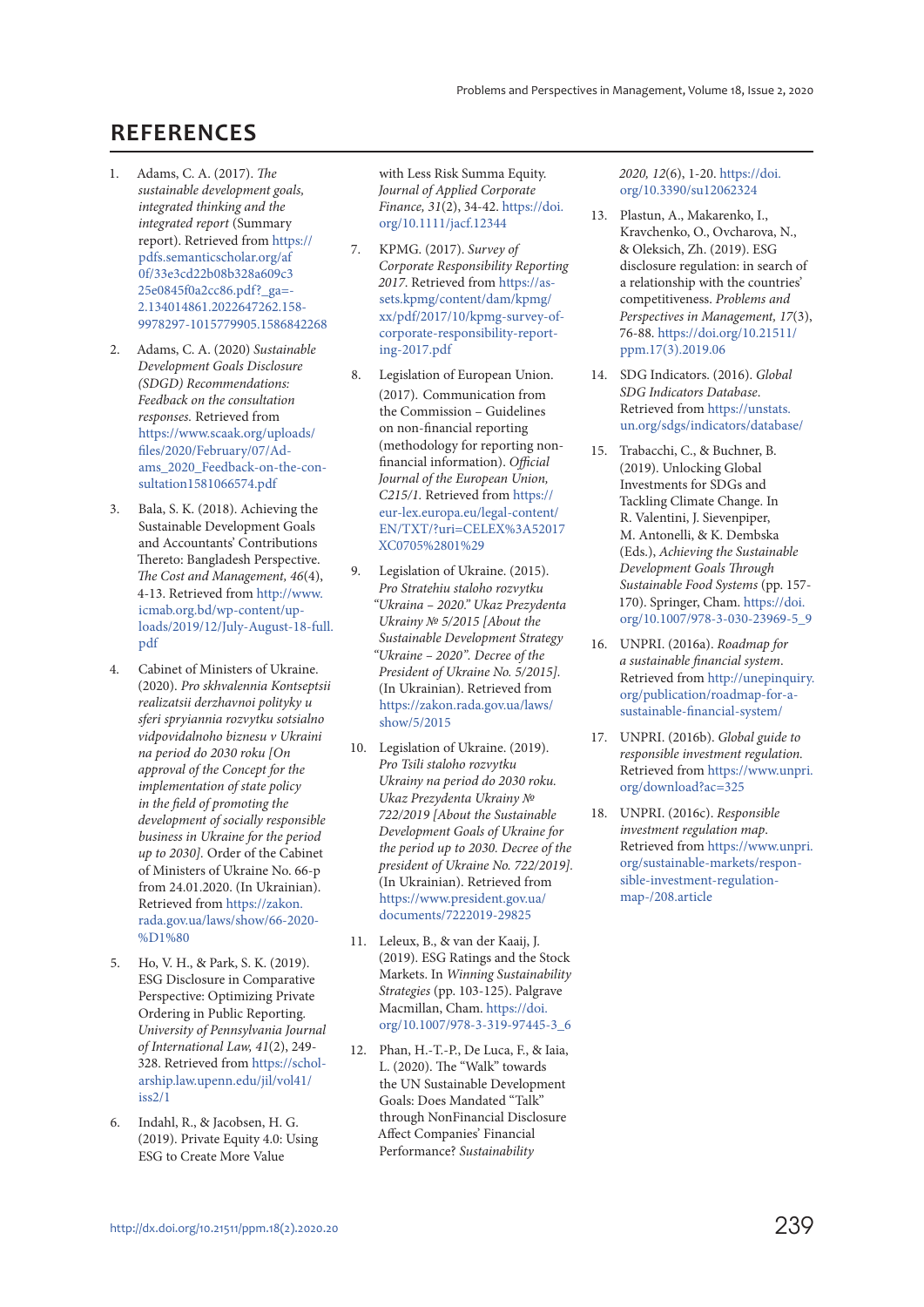Problems and Perspectives in Management, Volume 18, Issue 2, 2020

# **APPENDIX A**

**Table A1.** Initial data set

|                | <b>SDGI rank</b><br>(2016) |                          | <b>SDGI score</b><br>(2016) |                            | Ranking in 50 largest<br>economies |                          | <b>Government corporate</b><br><b>ESG disclosure</b> |                     | Non-government corporate<br><b>ESG disclosure</b> |
|----------------|----------------------------|--------------------------|-----------------------------|----------------------------|------------------------------------|--------------------------|------------------------------------------------------|---------------------|---------------------------------------------------|
| DC             | <b>DEC</b>                 | DC                       | DEC                         | DC                         | <b>DEC</b>                         | DC                       | DEC                                                  | DC                  | <b>DEC</b>                                        |
| 20             | 43                         | 75                       | 67                          | 12                         | 21<br>$\cdots$                     | $\overline{4}$           | $\overline{2}$                                       | 4<br>.              | 0                                                 |
| $\overline{7}$ | 118                        | 79                       | 44                          | 29                         | 47                                 | $\overline{4}$           | $\overline{2}$<br>.                                  | 3                   | $\overline{2}$                                    |
| 12             | 52                         | 77                       | 64                          | 25<br>$\cdots$             | 9<br>.                             | 4                        | $\overline{c}$                                       | $\overline{2}$      | 3                                                 |
| 13             | 42                         | 77                       | 67                          | 10<br>$\cdots$             | 42<br>.                            | 7<br>$\cdots$            | 5<br>.                                               | 3                   | 2                                                 |
| $\overline{2}$ | 76                         | 84                       | 59                          | 37                         | 2<br>$\cdots$                      | 5                        | 5                                                    | 2                   | $\overline{c}$                                    |
| 4              | 91                         | 81                       | 57                          | 44                         | 39                                 | 6                        | $\overline{2}$                                       | $\overline{2}$      | 2                                                 |
| 11<br>.        | 66                         | 78                       | 61<br>.                     | 6<br>.                     | 32<br>.                            | $\overline{4}$<br>.      | $\overline{2}$<br>.                                  | $\overline{2}$<br>. | $\overline{2}$<br>.                               |
| 6              | 37                         | 81                       | 70                          | $\overline{4}$             | 46                                 | 6                        | 4                                                    | $\overline{2}$      | 0                                                 |
|                | 110                        |                          | 48                          | 34                         | $\overline{7}$                     | 0                        | $\overline{0}$                                       | 5                   | $\Omega$                                          |
| 14             | 98                         | 77                       | 54                          | 43<br>$\cdots$             | 16<br>.                            | $\overline{4}$<br>.      | 0<br>.                                               | $\mathbf{0}$        | 2                                                 |
| 29             | 79                         | 72                       | 59                          | 36                         | 26                                 | $\overline{2}$<br>.      | 0                                                    | $\mathsf{O}\xspace$ | 0                                                 |
| 35             | 54                         | 71                       | 64                          | 8                          | 50<br>.                            | 5                        | $\overline{2}$                                       | $\overline{2}$      | 3                                                 |
| 18<br>1.1.1.1  | 63                         | 75                       | 62                          | 3<br>$\cdots$              | 35<br>.                            | $\overline{2}$<br>1.1.1  | 5<br>.                                               | $\overline{2}$<br>. | 0                                                 |
| 8              | 56                         | 79                       | 63                          | 17                         | 15                                 | $\overline{4}$           | $\overline{2}$                                       | $\overline{2}$      | $\overline{2}$                                    |
| 3              | 141                        | 82                       | 36                          | 28                         | 23                                 | 3                        | $\overline{2}$                                       | $\overline{2}$      | 3                                                 |
| 34             | 115                        | 71                       | 46                          | 45                         | 41<br>$\cdots$                     | 3<br>1.11                | $\overline{2}$                                       | $\mathbf 0$         | $\overline{2}$                                    |
| 19             | 81                         | 75                       | 58                          | 38                         | 49                                 | $\overline{2}$           | 4                                                    | 3                   | $\overline{2}$                                    |
| 33             | 95                         | 69                       | 56<br>.                     | 14<br>$\cdots$             | 40<br>$\cdots$                     | 6<br>$\cdots$            | $\overline{2}$<br>.                                  | $\overline{2}$<br>. | 2                                                 |
| $\mathbf{1}$   | 38                         | 84                       | 70                          | 22                         | 24                                 | 6                        | 3                                                    | $\overline{2}$<br>. | $\overline{2}$                                    |
| $\overline{4}$ | 47                         | 80                       | 66                          | 19                         | 13                                 | 0                        | 5                                                    | 3                   | 0                                                 |
| 10<br>.        | 85                         | 77                       | 58                          | 5<br>.                     | 20<br>.                            | $\overline{7}$<br>.      | $\overline{2}$<br>.                                  | $\overline{2}$<br>. | $\Omega$                                          |
| 23             | 99                         | 71                       | 54                          | $\mathbf{1}$               | 33                                 | 2<br>$\cdots$            | 3                                                    | 3                   | $\overline{2}$                                    |
|                | 27                         | $\overline{\phantom{0}}$ | 73                          | -                          | 11<br>$\cdots$                     |                          | $\overline{2}$                                       |                     | 0                                                 |
|                | 55                         | $\overline{\phantom{0}}$ | 59                          | $\overline{a}$<br>$\cdots$ | 27<br>$\cdots$                     | $\overline{\phantom{a}}$ | 3                                                    |                     | $\overline{2}$                                    |
|                | 46                         |                          | 63                          |                            | 18<br>$\cdots$                     |                          | $\sqrt{4}$                                           |                     | $\overline{2}$                                    |
|                | 58                         |                          | 59                          |                            | 31                                 |                          | $\overline{2}$                                       |                     | $\Omega$                                          |
|                | 65                         |                          | 57                          | $\cdots$                   | 30<br>$\cdots$                     | .                        | 0                                                    |                     | 2<br>.                                            |
|                | 83                         |                          | 53                          |                            | 48                                 |                          | 2                                                    |                     | $\overline{2}$                                    |
|                | 46                         |                          | 66                          | $\overline{\phantom{0}}$   | 50                                 | $\overline{\phantom{0}}$ | 5                                                    |                     | 0                                                 |

*Note:* DC is used for developed countries; DEC is used for developing and emerging countries.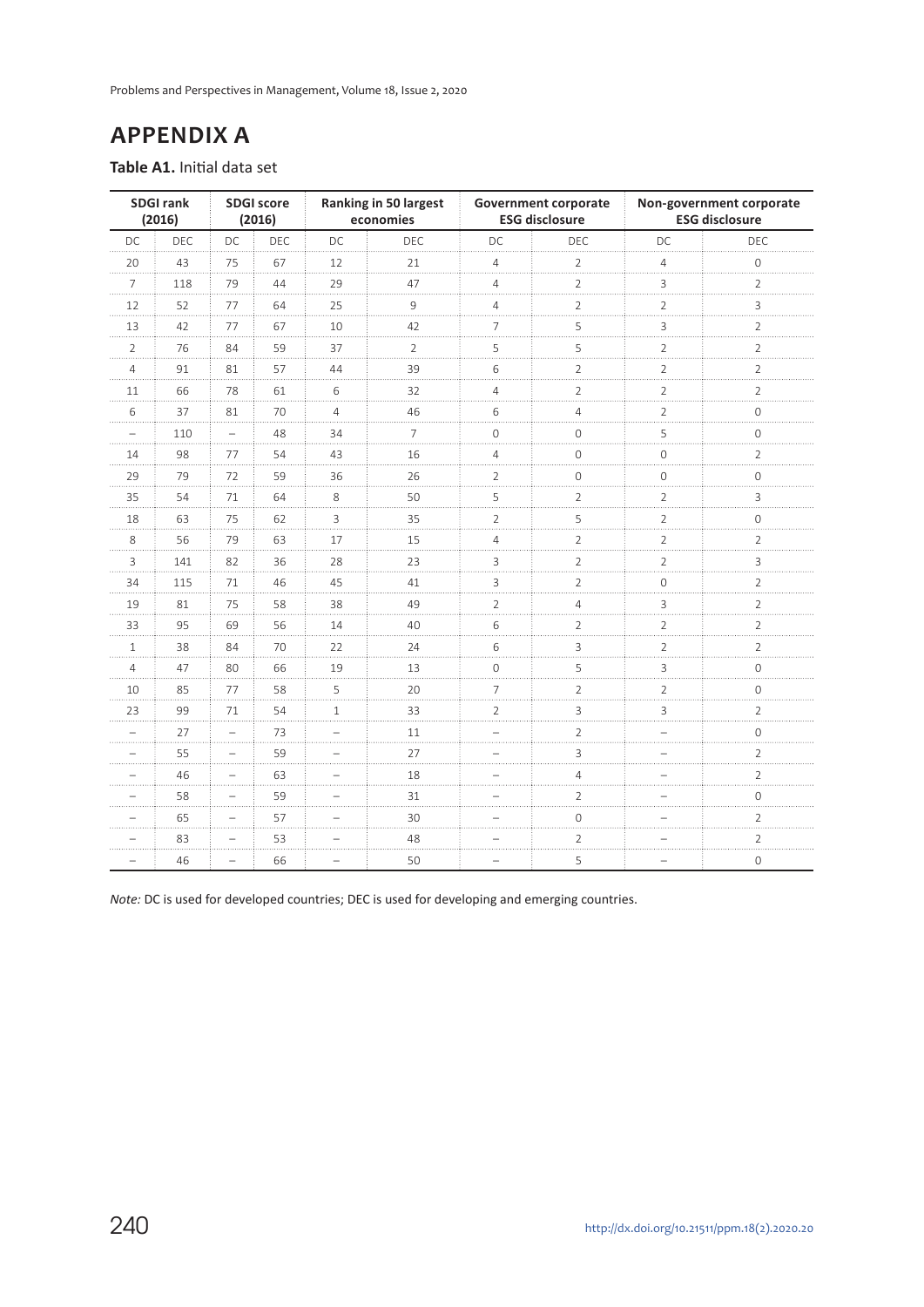### **APPENDIX B**

### Average analysis







**Figure B1.** SDGI rank (2016) **Figure B2.** SDGI score (2016)



**Figure B3.** Government corporate ESG disclosure



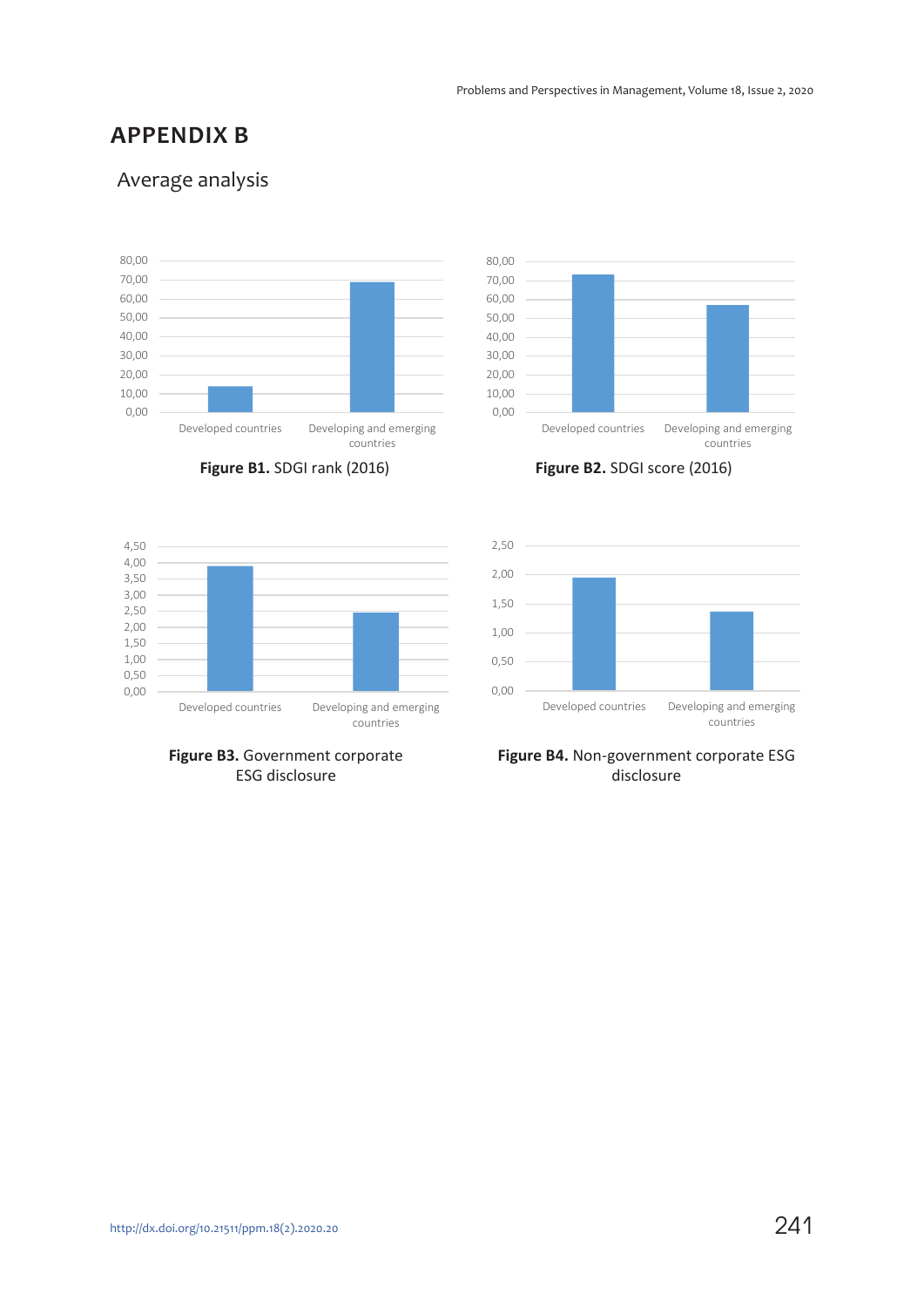# **APPENDIX C**

### Student's *t*-test

**Table C1.** *T*-test of the differences between developed countries and emerging countries

| Parameter           | SDGI rank (2016) | <b>SDGI score</b><br>2016) | Government corporate<br><b>ESG disclosure</b> | Non-government corporate<br><b>ESG disclosure</b> |
|---------------------|------------------|----------------------------|-----------------------------------------------|---------------------------------------------------|
| <i>t</i> -criterion | $-9.48$          | 9.01                       | 2.89                                          | g-                                                |
| Null hypothesis     | Rejected         | Rejected                   | Rejected                                      | Not rejected                                      |

*Note: t*-critical = 1.96 with level of significance  $p = 0.95$ .

### Parametric tests: ANOVA

**Table C2.** ANOVA test of the differences between developed countries and emerging countries

| Parameter       | <b>SDGI rank</b><br>(2016) | <b>SDGI score</b><br>(2016) | <b>Government corporate</b><br><b>ESG disclosure</b> | Non-government corporate<br><b>ESG disclosure</b> |
|-----------------|----------------------------|-----------------------------|------------------------------------------------------|---------------------------------------------------|
|                 | 75.01                      | 80.89                       | 10.17                                                | 4.35                                              |
| p-value         | 0.00                       | n nn                        | 0.00                                                 | 0.04                                              |
| Null hypothesis | Rejected                   | Rejected                    | Rejected                                             | Rejected                                          |

*Note:* F-critical = 4.04 with level of significance *p* = 0.95.

### Mann-Whitney *U* test

**Table C3.** Mann-Whitney *U* test of the differences between developed countries and emerging countries

| Parameter       | <b>SDGI rank</b><br>2016 | <b>SDGI score</b><br>2016) | Government corporate<br><b>ESG disclosure</b> | Non-government corporate<br><b>ESG disclosure</b> |
|-----------------|--------------------------|----------------------------|-----------------------------------------------|---------------------------------------------------|
| Adjusted H      | 34.89                    | 34.20                      |                                               | 4 16                                              |
|                 |                          |                            |                                               |                                                   |
| <i>p</i> -value | חח ר                     | 0.00                       | ) በበ                                          | ነ በ4                                              |
| Null hypothesis | Rejected                 | Rejected                   | Rejected                                      |                                                   |

*Note:* Critical value = 3.84 with level of significance *p* = 0.95.

### OLS with dummy variables

**Table C4.** OLS with dummy variables of the differences between developed countries and emerging countries

| Parameter       | <b>SDGI rank</b><br>(2016) | <b>SDGI score</b><br>(2016) | <b>Government corporate</b><br><b>ESG disclosure</b> | Non-government corporate<br><b>ESG disclosure</b> |
|-----------------|----------------------------|-----------------------------|------------------------------------------------------|---------------------------------------------------|
|                 | 14.57 (0.00)               | 76.83 (0.00)                | 4.09(0.00)                                           | 2.05(0.00)                                        |
|                 | 56.67 (0.00)               | $-17.74(0.00)$              | $-1.54(0.00)$                                        | $-0.6338(0.04)$                                   |
| F-test          | 75.01                      | 80.89                       | 841                                                  | 5.05                                              |
| Multiple R      | በ 78                       | በ 79                        | በ 42                                                 | በ በ3                                              |
| Null hypothesis | Rejected                   | Rejected                    | Rejected                                             | Rejected                                          |

*Note: p*-values are in parentheses.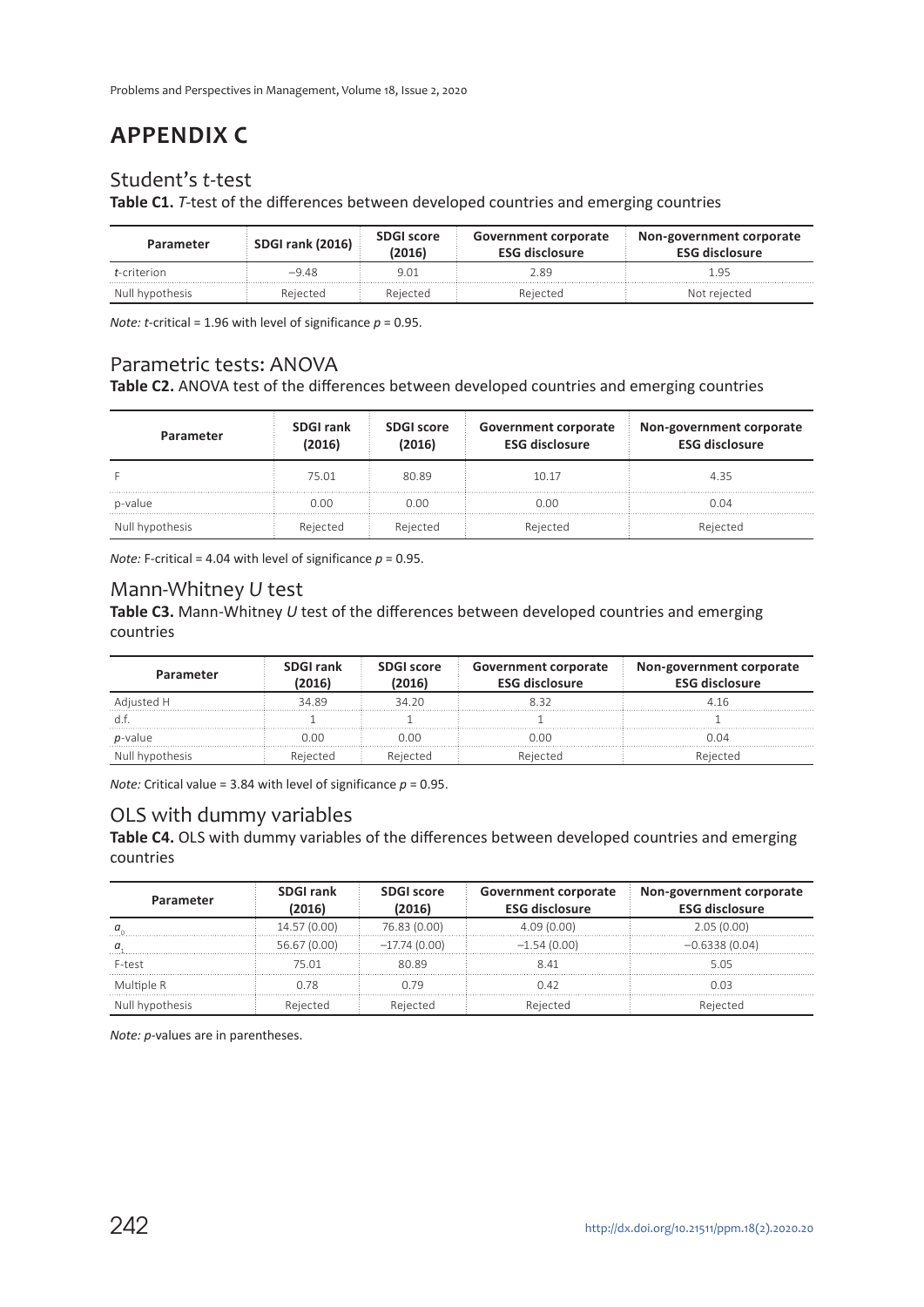# **APPENDIX D. CORRELATION ANALYSIS**

| Parameter                                  | Ranking in<br>50 largest<br>economies | <b>SDGI</b><br>rank<br>2016 | <b>SDGI</b><br>score<br>2016 | Government<br>corporate ESG<br>disclosure | Non-government<br>corporate ESG<br>disclosure |
|--------------------------------------------|---------------------------------------|-----------------------------|------------------------------|-------------------------------------------|-----------------------------------------------|
| Ranking in 50 largest economies            |                                       | 0.24                        | $-0.22$                      | $-0.15$                                   | $-0.10$                                       |
| SDGI rank 2016                             | 0.24                                  |                             | $-0.98$                      | $-0.50$                                   | $-0.12$                                       |
| SDGI score 2016                            | $-0.22$                               | $-0.98$                     |                              | O 51                                      | በ 1በ                                          |
| Government corporate ESG disclosure        | $-0.15$                               | $-0.50$                     | O 51                         |                                           | $-0.02$                                       |
| Non-government corporate ESG<br>disclosure | $-0.10$                               | $-0.12$                     | 0.10                         | $-0.02$                                   |                                               |

**Table D1.** Correlation analysis of ESG disclosure regulation and rankings: case of all data sets

### **Table D2.** Correlation analysis of ESG disclosure regulation and rankings: case of developed countries

| Parameter                                  | Ranking in<br>50 largest<br>economies | <b>SDGI</b><br>rank<br>2016 | <b>SDGI</b><br>score<br>2016 | Government<br>corporate ESG<br>disclosure | Non-government<br>corporate ESG<br>disclosure |
|--------------------------------------------|---------------------------------------|-----------------------------|------------------------------|-------------------------------------------|-----------------------------------------------|
| Ranking in 50 largest economies            |                                       | $-0.06$                     | 0.20                         | $-0.16$                                   | $-0.49$                                       |
| SDGI rank 2016                             | $-0.06$                               |                             | $-0.95$                      | $-0.16$                                   | 0.28                                          |
| SDGI score 2016                            | 0.20                                  | $-0.95$                     |                              | n 19                                      | 0.14                                          |
| Government corporate ESG disclosure        | $-0.16$                               | $-0.16$                     | n 19                         |                                           | 0.O2                                          |
| Non-government corporate ESG<br>disclosure | –೧ 49                                 | $-0.28$                     | O 14                         | 0.02                                      |                                               |

### **Table D3.** Correlation analysis of ESG disclosure regulation and rankings: case of developing and emerging countries

| <b>Parameters</b>                          | <b>Ranking in</b><br>50 largest<br>economies | <b>SDGI</b><br>rank<br>2016 | <b>SDGI</b><br>score<br>2016 | Government<br>corporate ESG<br>disclosure | Non-government<br>corporate ESG<br>disclosure |
|--------------------------------------------|----------------------------------------------|-----------------------------|------------------------------|-------------------------------------------|-----------------------------------------------|
| Ranking in 50 largest economies            |                                              | 0.09                        | $-0.10$                      | 0.18                                      | በ 13                                          |
| SDGI rank 2016                             | 0.09                                         |                             | $-0.96$                      | $-0.41$                                   | O 31                                          |
| SDGI score 2016                            | $-0.10$                                      | $-0.96$                     |                              | 0.41                                      | $-0.35$                                       |
| Government corporate ESG disclosure        | 0.18                                         | $-0.41$                     | 0.41                         |                                           | $-0.10$                                       |
| Non-government corporate ESG<br>disclosure | O 13                                         | 0.31                        | $-0.35$                      | $-0.10$                                   |                                               |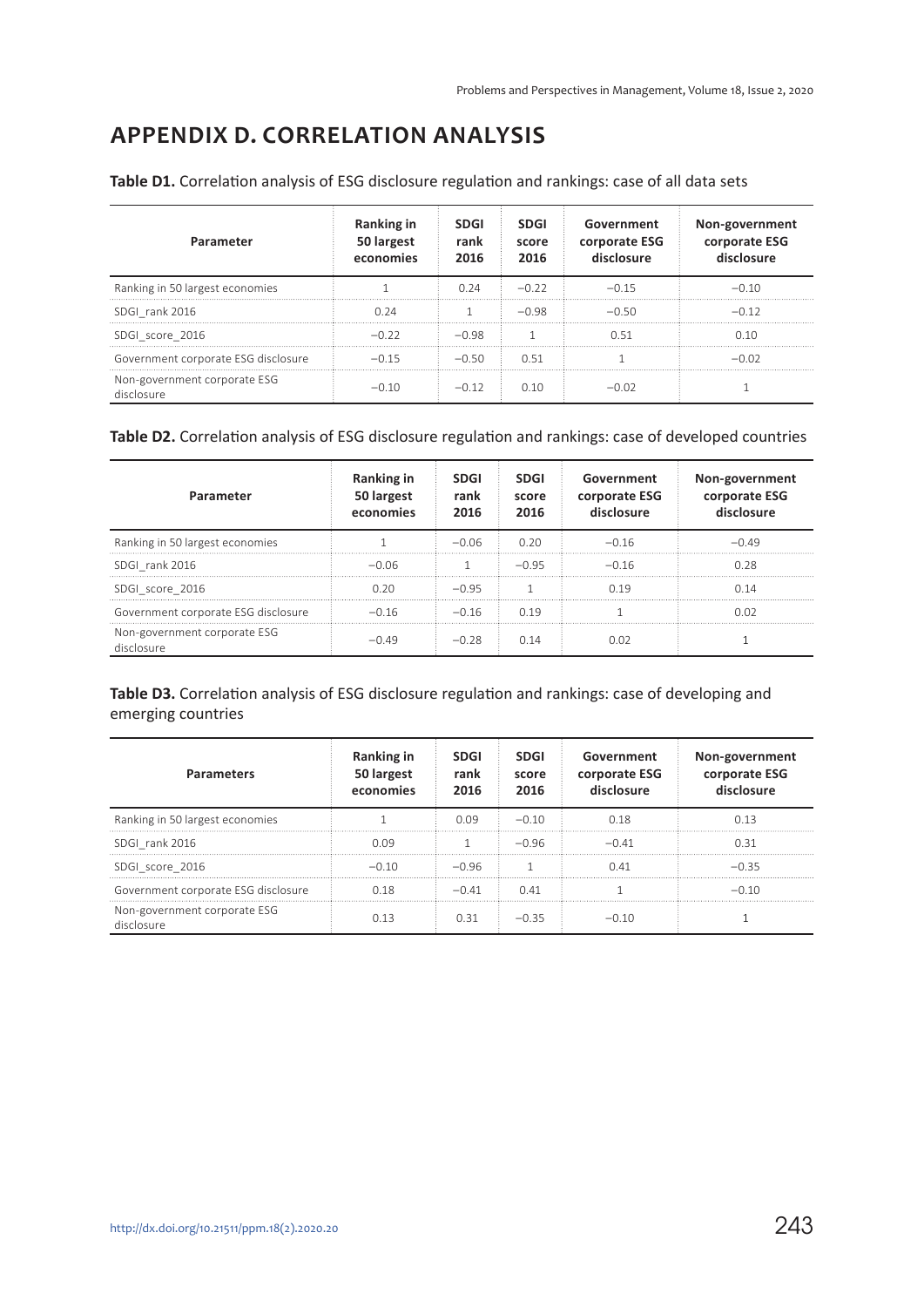# **APPENDIX E. GRANGER CAUSALITY TEST**

|  |  | Table E1. Ranking in 50 largest economies (X) and SDGI rank 2016 (Y) |
|--|--|----------------------------------------------------------------------|
|--|--|----------------------------------------------------------------------|

| Res. DF              | Diff. DF                 |      | <i>p</i> -value |  |  |
|----------------------|--------------------------|------|-----------------|--|--|
| Function: $Y = f(X)$ |                          |      |                 |  |  |
| 46                   |                          | 0.85 | 0.36            |  |  |
| Function: $X = f(Y)$ |                          |      |                 |  |  |
| 46                   | $\overline{\phantom{a}}$ | 0.60 | 0.44            |  |  |

**Table E2.** Ranking in 50 largest economies (X) and SDGI score 2016 (Y)

| Res. DF              | Diff. DF |      | <i>p</i> -value |  |  |
|----------------------|----------|------|-----------------|--|--|
| Function: $Y = f(X)$ |          |      |                 |  |  |
| 46                   |          | 0.50 | 0.48            |  |  |
| Function: $X = f(Y)$ |          |      |                 |  |  |
| 46                   |          | 0.39 | 0.53            |  |  |

**Table E3.** Ranking in 50 largest economies (X) and government corporate ESG disclosure (Y)

| Res. DF              | Diff. DF                 |      | <i>p</i> -value |  |  |
|----------------------|--------------------------|------|-----------------|--|--|
| Function: $Y = f(X)$ |                          |      |                 |  |  |
| 46                   | $\overline{\phantom{a}}$ | 0.51 | 0.48            |  |  |
| Function: $X = f(Y)$ |                          |      |                 |  |  |
| 46                   |                          | 2.02 | 0 16            |  |  |

**Table E4.** Ranking in 50 largest economies (X) and non-government corporate ESG disclosure (Y)

| Res. DF              | Diff. DF                 |      | <i>p</i> -value |  |  |
|----------------------|--------------------------|------|-----------------|--|--|
| Function: $Y = f(X)$ |                          |      |                 |  |  |
| 46                   | $\overline{\phantom{a}}$ | 2.46 | 0.12            |  |  |
| Function: $X = f(Y)$ |                          |      |                 |  |  |
| 46                   | $\overline{\phantom{a}}$ | 4.00 | 0.05            |  |  |

### **Table E5.** SDGI rank 2016 (X) and government corporate ESG disclosure (Y)

| <b>Res. DF</b> | Diff. DF             |      | <i>p</i> -value |
|----------------|----------------------|------|-----------------|
|                | Function: $Y = f(X)$ |      |                 |
| 46             | $\hspace{0.05cm}$    | 0.02 | 0.88            |
|                | Function: $X = f(Y)$ |      |                 |
| 46             |                      | 0.64 | 0.42            |

#### **Table E6.** SDGI rank 2016 (X) and non-government corporate ESG disclosure (Y)

| Res. DF              | Diff. DF                 |      | $p$ -value |  |  |
|----------------------|--------------------------|------|------------|--|--|
| Function: $Y = f(X)$ |                          |      |            |  |  |
| 46                   | $\overline{\phantom{a}}$ | 0.59 | 0.45       |  |  |
| Function: $X = f(Y)$ |                          |      |            |  |  |
| 476                  |                          | 0.00 | 0.99       |  |  |